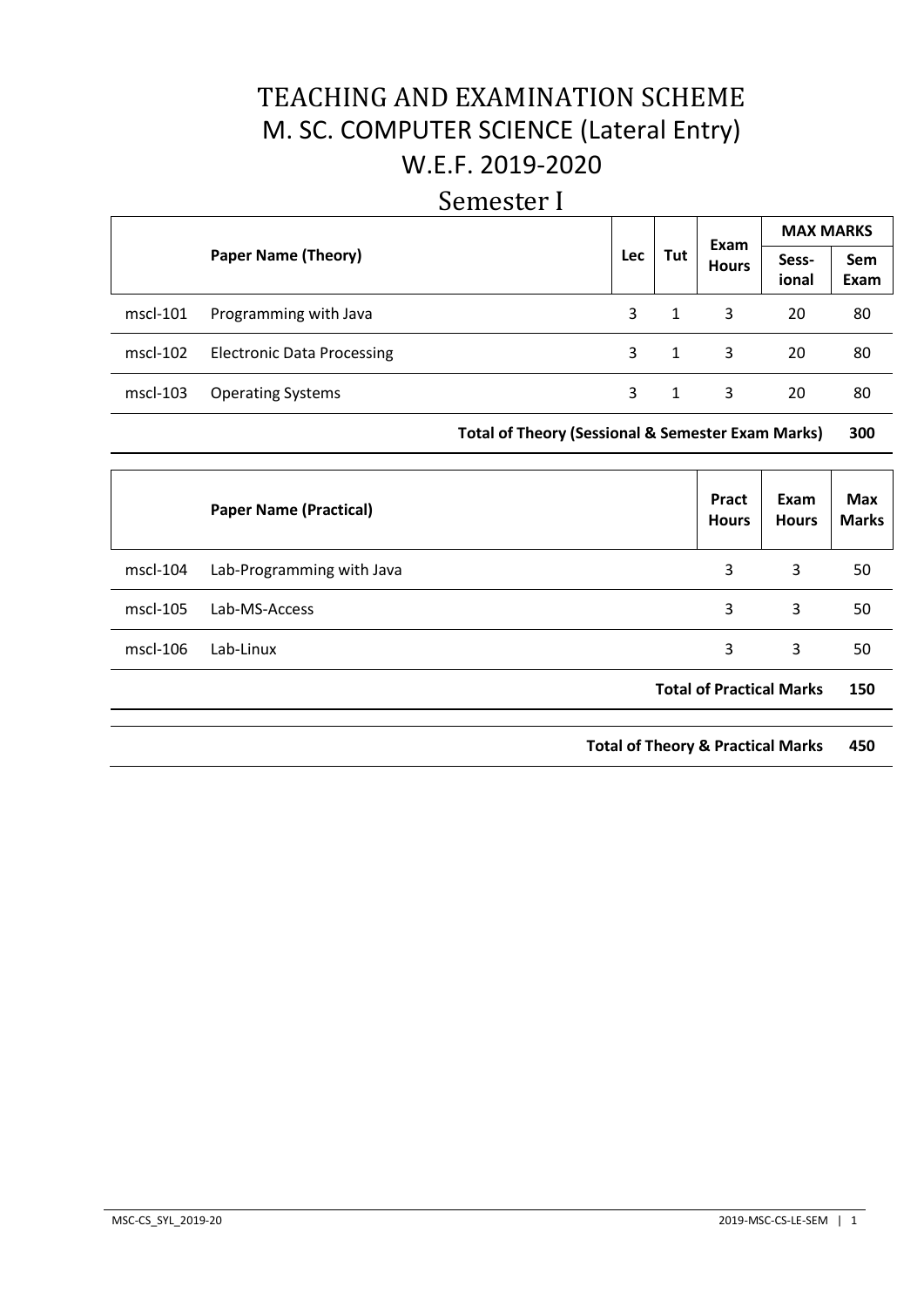# TEACHING AND EXAMINATION SCHEME M. SC. COMPUTER SCIENCE (Lateral Entry) W.E.F. 2019-2020

# Semester II

|            |                                     |            | Exam |              | <b>MAX MARKS</b> |                    |
|------------|-------------------------------------|------------|------|--------------|------------------|--------------------|
|            | <b>Paper Name (Theory)</b>          | <b>Lec</b> | Tut  | <b>Hours</b> | Sess-<br>ional   | <b>Sem</b><br>Exam |
| $mscl-201$ | <b>Python Programming</b>           | 3          | 1    | 3            | 20               | 80                 |
| $mscl-202$ | Mobile App Development with Android | 3          | 1    | 3            | 20               | 80                 |
| $mscl-203$ | Advance Database Management Systems | 3          | 1    | 3            | 20               | 80                 |
| $mscl-204$ | Advance Java Technology             | 3          | 1    | 3            | 20               | 80                 |

**Total of Theory (Sessional & Semester Exam Marks) 400**

|                                                         | <b>Paper Name (Practical)</b>                | Pract<br><b>Hours</b>           | Exam<br><b>Hours</b> | <b>Max</b><br><b>Marks</b> |
|---------------------------------------------------------|----------------------------------------------|---------------------------------|----------------------|----------------------------|
| $mscl-205$                                              | Lab-Python Programming& SQL                  | 3                               | 3                    | 50                         |
| $mscl-206$                                              | Lab-Advance Java Technology                  | 3                               | 3                    | 50                         |
| mscl-207                                                | Lab-Project                                  | 3                               | 3                    | 50                         |
|                                                         |                                              | <b>Total of Practical Marks</b> |                      | 150                        |
|                                                         | <b>Total of Theory &amp; Practical Marks</b> |                                 |                      | 550                        |
| Total Marks for M. Sc. Computer Science (Lateral Entry) |                                              |                                 | 1000                 |                            |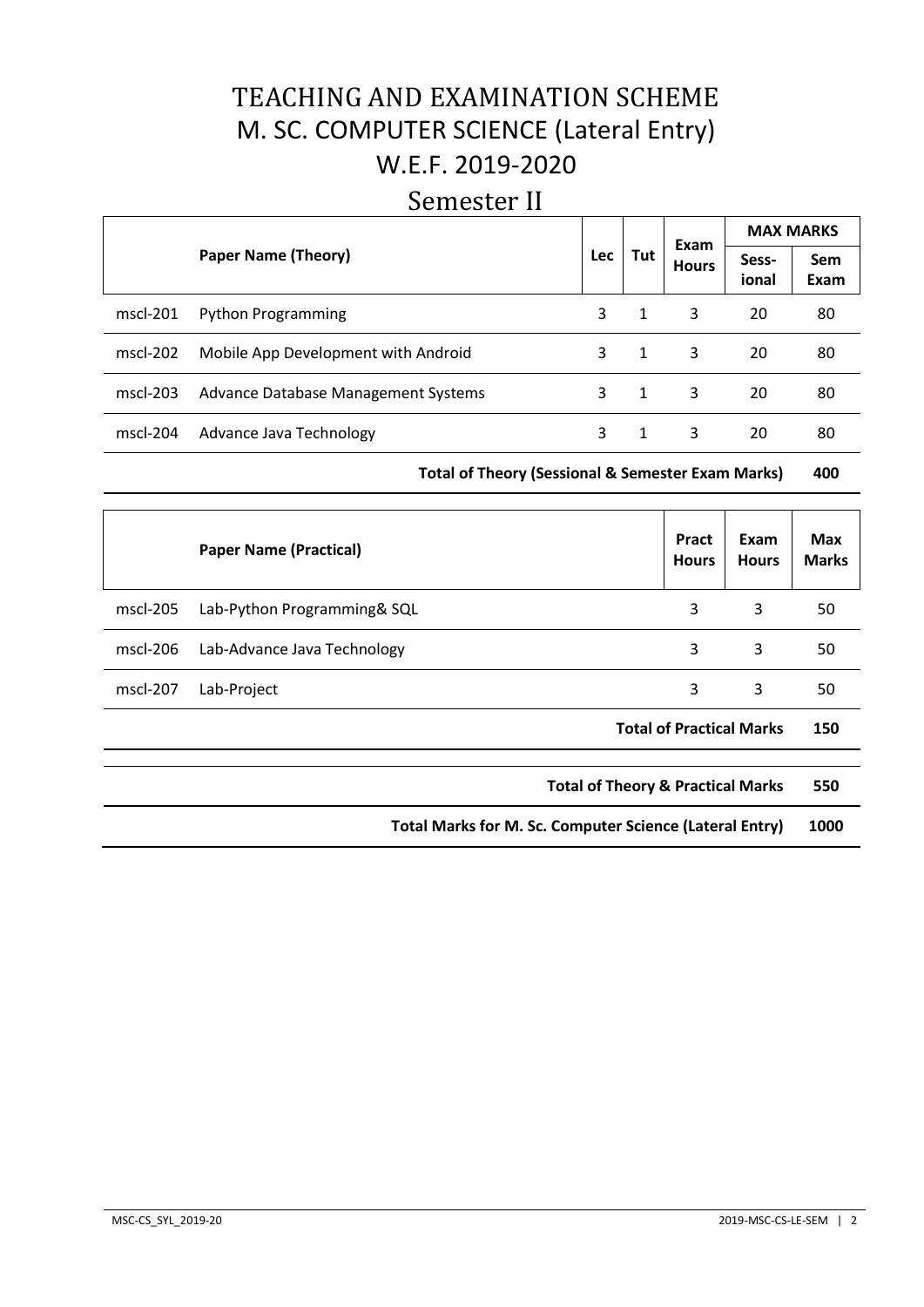## **Note:**

The question paper will be divided into 3 parts:

## **Part A:**

- 1. 10 Question of 1 mark each
- 2. Answer should not exceed more than 20 words
- 3. All questions are compulsory

## **Part B:**

- 1. 5 Questions of 2 marks each
- 2. Answer should not exceed more than 50 words
- 3. All questions are compulsory

## **Part C:**

- 1. 3 Questions of 20 marks each. There will be an internal choice in each question.
- 2. Answer should not exceed 400 words
- 3. All questions are compulsory.
- 1. Lec: Lectures Tut: Tutorials per week per hour
- 2. Two Practical exams shall be conducted by one internal and one external examiner of a batch of 20 students in day.
- 3. Project Work: 6 hours per student
- 4. Duration of Practical exam is 3 hours.
- 5. A Laboratory Exercise File should be prepared by each student for each practical paper and should be submitted during practical examinations.
- 6. Practical of 50 marks distribution is as under:
	- a. 30 marks for practical examination exercise for 3 questions
	- b. 10 marks for Viva-voce
	- c. 10 marks for Laboratory Exercise File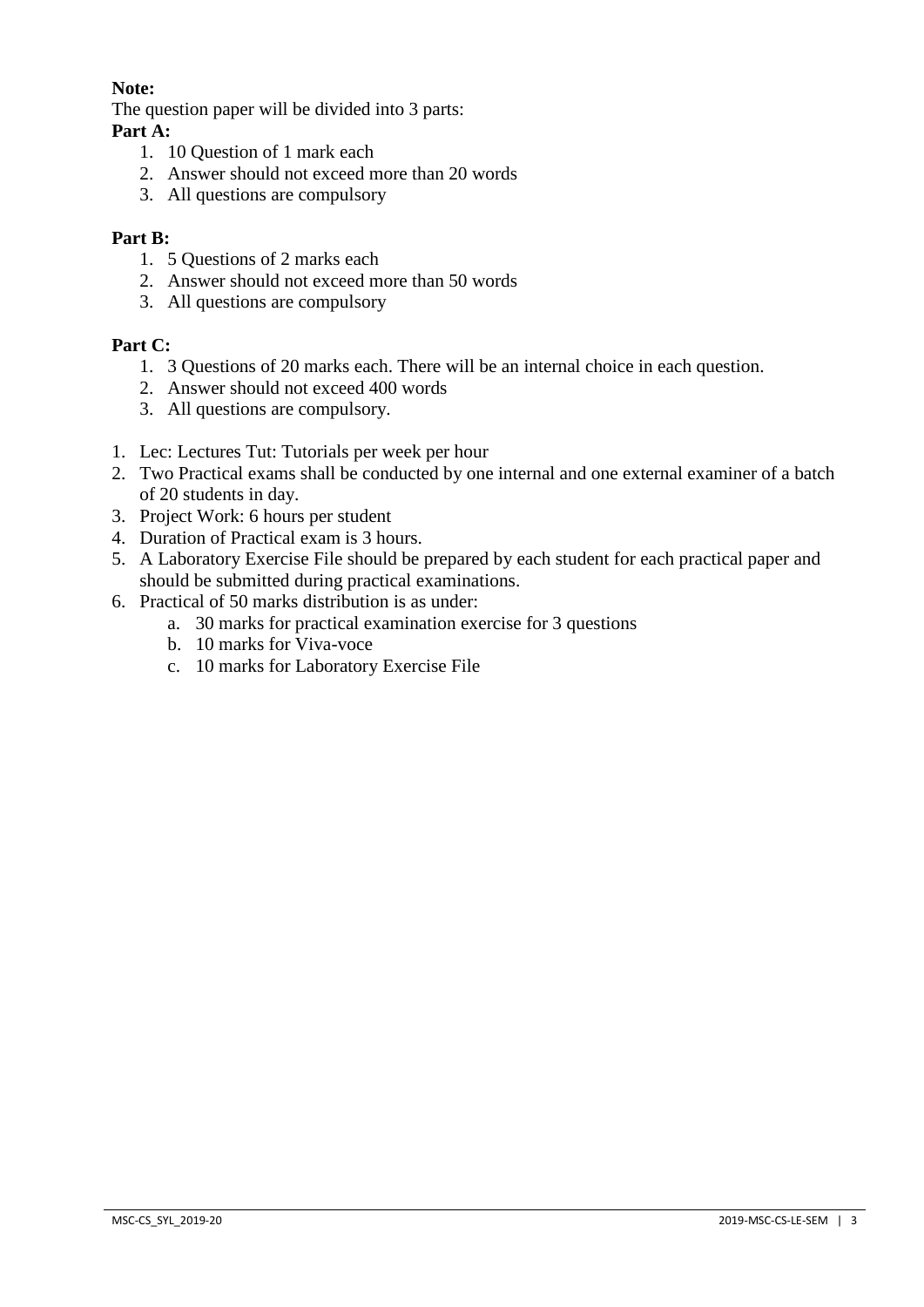## Scheme of Examination **(For M. Sc. Computer Science – Lateral Entry)**

Reg. 17

The examination for the M. Sc. Computer Science – Lateral Entry will consist of 2 semesters. The examination shall consist of (a) Theory papers (b) Laboratory / Practical work and project work. Candidates will be required to pursue a regular, full time course of study for a period of one academic year in order to be eligible for appearing in the examination.

- 1. Eligibility for M. Sc. Computer Science Lateral Entry: PGDCA from any University
- 2. Examination:
	- i. There shall be 13 papers (7 theory,6 practical). Theory paper shall be of 3 hours duration, having 100 marks. Out of 100 marks 20 marks shall be considered as internal assessment based on internal test and seminars and 80 marks will be of examination at the end of each semester as determined by the University. The practical shall be of 50 marks assessed by external examiner and the project work shall be of 50 marks based on project presentation and viva-voce, assessed by external examiner.
	- ii. To pass a semester a candidate shall have to score 40% marks in each subject (theory and practical) separately and also 50% marks in aggregate of all the papers prescribed for the examination.
	- iii. If a candidate obtains 50% marks in aggregate and fails in not more than one (1) paper (theory) he/she will be allowed to keep that paper as due in the next semester examination.
	- iv. Wherever a candidate appears at for a due paper examination he/she will do so according to the syllabus in force.
	- v. A candidate not appearing at any examination/absent in any paper of term end examination shall be deemed as fail.
- 3. A candidate for a pass in the examination shall be required to obtain:
	- i. At least 50% marks in the aggregate of all the papers prescribed for the examination and
	- ii. At least 50% marks in the practical(s) wherever prescribed at the examination, provided that if a candidate fails to secure at least 40% marks in each individual paper at the examination notwithstanding his having obtained the minimum percentage of marks required in the aggregate for that examination.

No Division will be awarded at the first semester examination. Division shall be awarded at the end of the Final Semester Examination (i.e. the  $2<sup>nd</sup>$  Semester) on the combined marks obtained at the first and the second semester taken together as noted below:

| Passed with First Division | 60% of the aggregate marks taken together of the |
|----------------------------|--------------------------------------------------|
|                            | first and the second semester examinations       |

Passed with second division 48% All the rest will be declared to have passed the examination.

Provided that if a candidate clears any paper after a continuous period of two years since he/she was admitted to the M. Sc. Computer Science – Lateral Entry then for the passing marks, i.e. 40% marks, shall be taken into account in the case of such course(s).

- 4. The grace marks shall be given up to 1% of the total aggregate marks of theory and practical of that semester in maximum one paper.
- 5. Candidates reappearing at an examination in a subsequent year shall be examined in accordance with the scheme and syllabi in force and shall be entitled to the award of the degree of year in which they clear the last failing/unclear paper.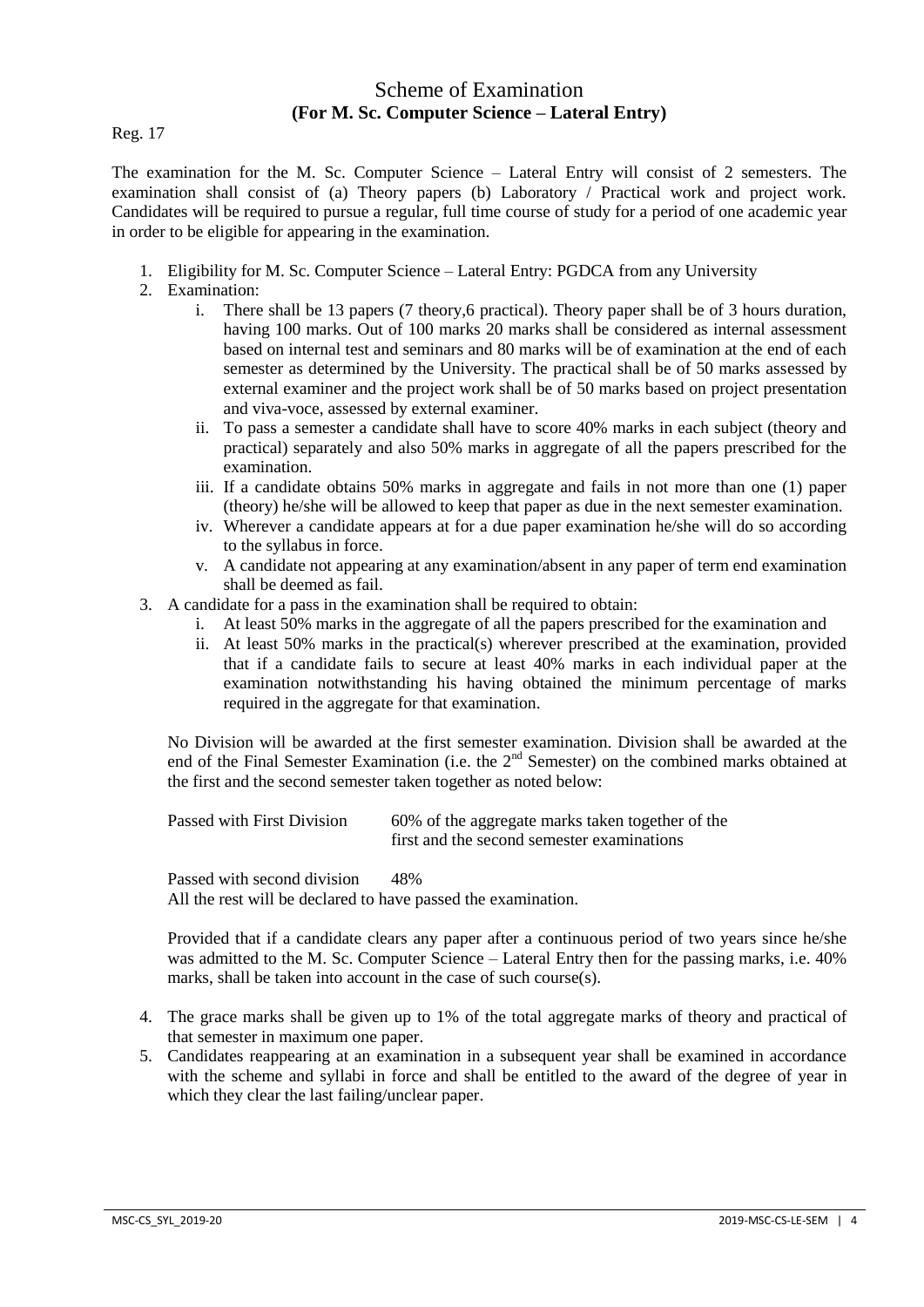| <b>Duration: 3 hours</b> | Max Marks: 80 |
|--------------------------|---------------|
|                          |               |

#### **mscl-101Programming with Java**

Introduction to Java, history, characteristics, Object Oriented Programming, data types, variables, arrays, difference between Java and C++Control statements: Selection, iteration, jump statements, operators

Classes and Methods: Introducing classes, Class fundamentals, Declaring Objects, Assigning object reference variables. Introducing method , Constructors, The this Keyword, Garbage Collection- Finalize() method, Overloading methods, Using objects as parameters, Argument Passing , Returning Objects, Recursion , static and final keyword , Nested and Inner Classes , String Class ,Command Line arguments.

Inheritance, Packages, Interfaces: Inheritance Basics , using super, method overriding , Dynamic method dispatch , abstract classes , Using final with inheritance , Packages , Access Protection , Importing packages ,Interfaces.

Exception Handling, Multithreading, Applet : Exception handling fundamentals, Types, Using try, catch, throw, throws and finally , Java thread model , Creating a Thread , Creating multiple threads ,Thread priorities , synchronization , Inter-thread communication , Applet Basics , Applet Skeleton, HTML applet tag – Passing parameters to applet

I/O Streams, Utility Classes:I/O Streams- Byte Streams , Character Streams , Reading and Writing Files , Legacy Classes and Interface: Vector, Stack, The Enumeration Interface , Utility classes: StringTokenizer, Date, Calendar,Random, Scanner

Javax.Swing Package: JButton, JLabel,JTextField, JPasswordField, JRadioButton,JCheckBox, JComboBox, JList, JToggleButton, JSpinner, JTabbedPane, JTable,JToolBar, JToolTip , JFrame, JPanel, JDialog, JSlider, Introduction to Event Handling: Event Classes – Event Listener interfaces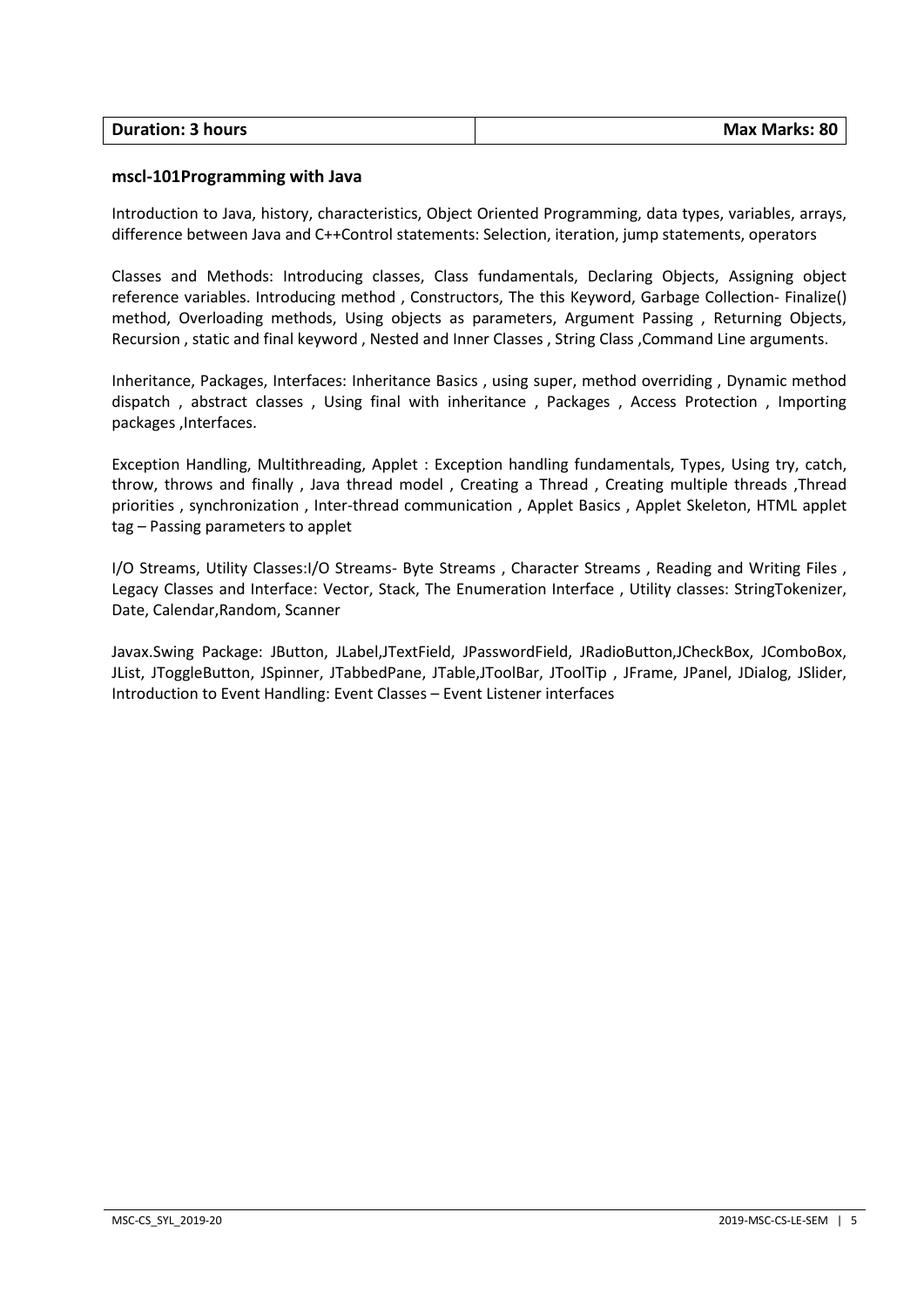#### **mscl-102Electronic Data Processing**

Concept of system, type of decision, information system, classification, conventional file system, object of database systems, data abstraction, data definition language, data manipulation language, database administrator. Database design stages, database model, database system architecture.

Centralized and client/server architecture in DBMS, entity relationship model, entities and entity sets their relationship, mapping constraints, generalization, aggregation, use of ER model for the design of databases, sequential, random, index sequential file organization, introduction and history of relational database, system relational algebra, normalization up to DKNF.

MS-Access: Create a Table in MS Access -Data Types, Field Properties, Fieldsnames, types, properties, default values, format, caption, validationrules Data Entry Add record delete recode and edit text Sort, find/replace,filter/select, re-arrange columns, freeze columns. Edit a Tables- copy, delete, import, modify table structure find replace.

Setting up Relationships- Define relationships, add a relationship, set a rule for Referential Integrity, change the join type, delete a relationship, save relationship Queries & Filter –difference between queries and filter,filter using multiple fields AND,OR,advance filter Queries create Query with one table,fiend record with select query, find duplicate record with query,find unmatched record with query, run query,save and change query.

Introduction to Forms Types of Basic Forms: Columnar, Tabular, Datasheet, Main/Subforms, add headers and footers, add fields to form, add text to form use label option button, check box,combo box, list box Forms Wizard, Create Template.

Introduction to Reports, Types of Basic Reports: Single Column, Tabular Report Groups/Total, single table report multi table report preview report print report, Creating Reports and Labels, Wizard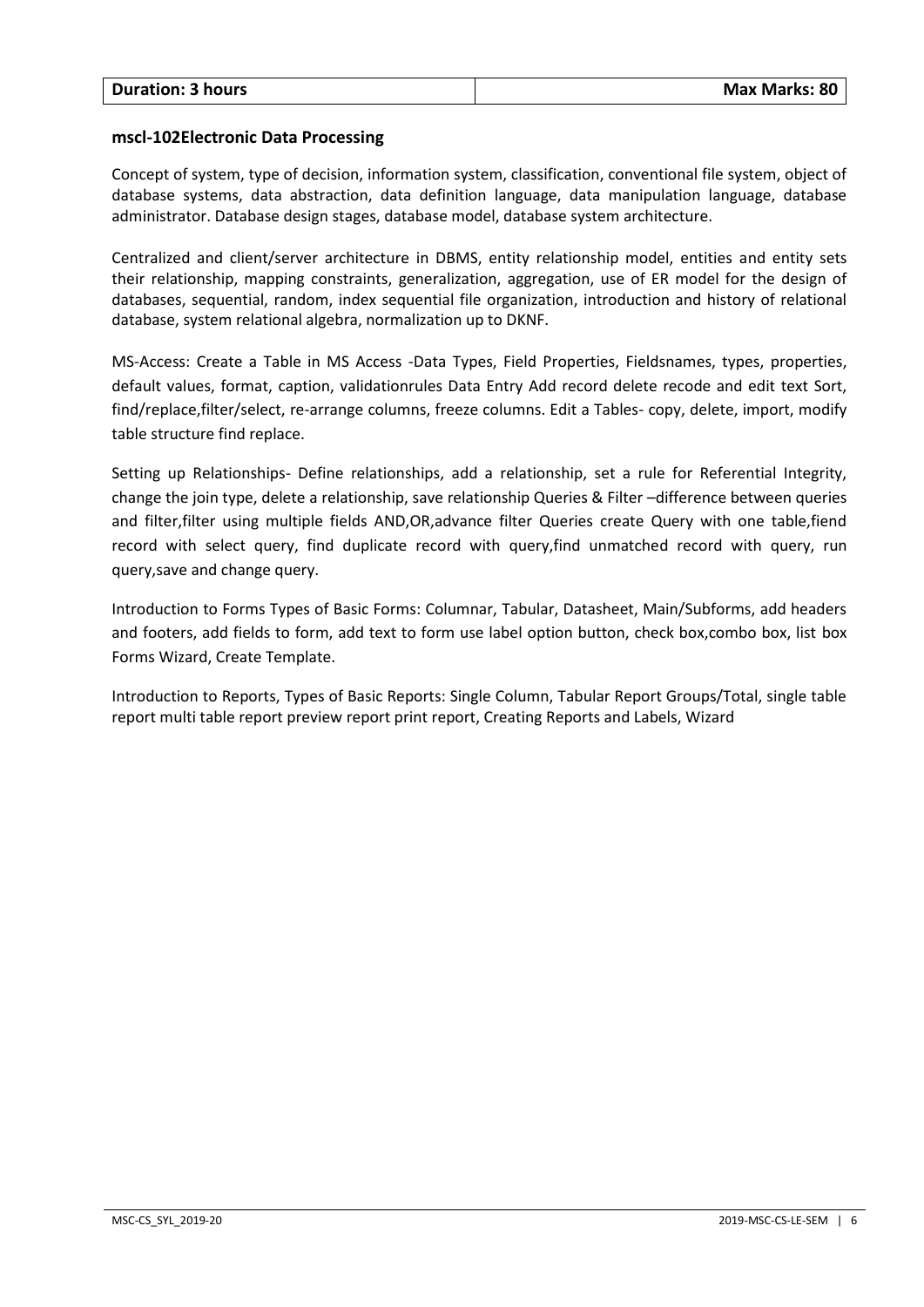#### **mscl-103Operating Systems**

Introduction to Operating Systems, goals of OS, operation of OS, resource allocater and related functions, classes of OS, batch processing, multi-processing, time sharing, distributed, real time systems, system calls, system programs, structure of OS, layer design of DOS, Unix.

Process concept, interacting process, threads, process, process scheduling, fundamental of scheduling, scheduling criteria, long medium short term scheduling, scheduling algorithms, critical section, critical region, inter-process communication, monitor and semaphores.

Logical versus physical address, swapping, contiguous allocation, segmentation, paging, segmentation with paging, kernel memory allocation, page replacement algorithm, virtual memory, virtual memory with paging, demand paging, dead lock, characterization, methods for handling dead locks, prevention, avoidance, thrashing, allocation of frame, virtual memory using segmentation

History of Linux, Linux architecture, Linux File System, file naming, types of files, directory command, file command, vi editor, locating files in Linux, filter, pipe, shell variables, local and global variables, command substitution, if, while, for, shift, tar, basic networking commands in Linux.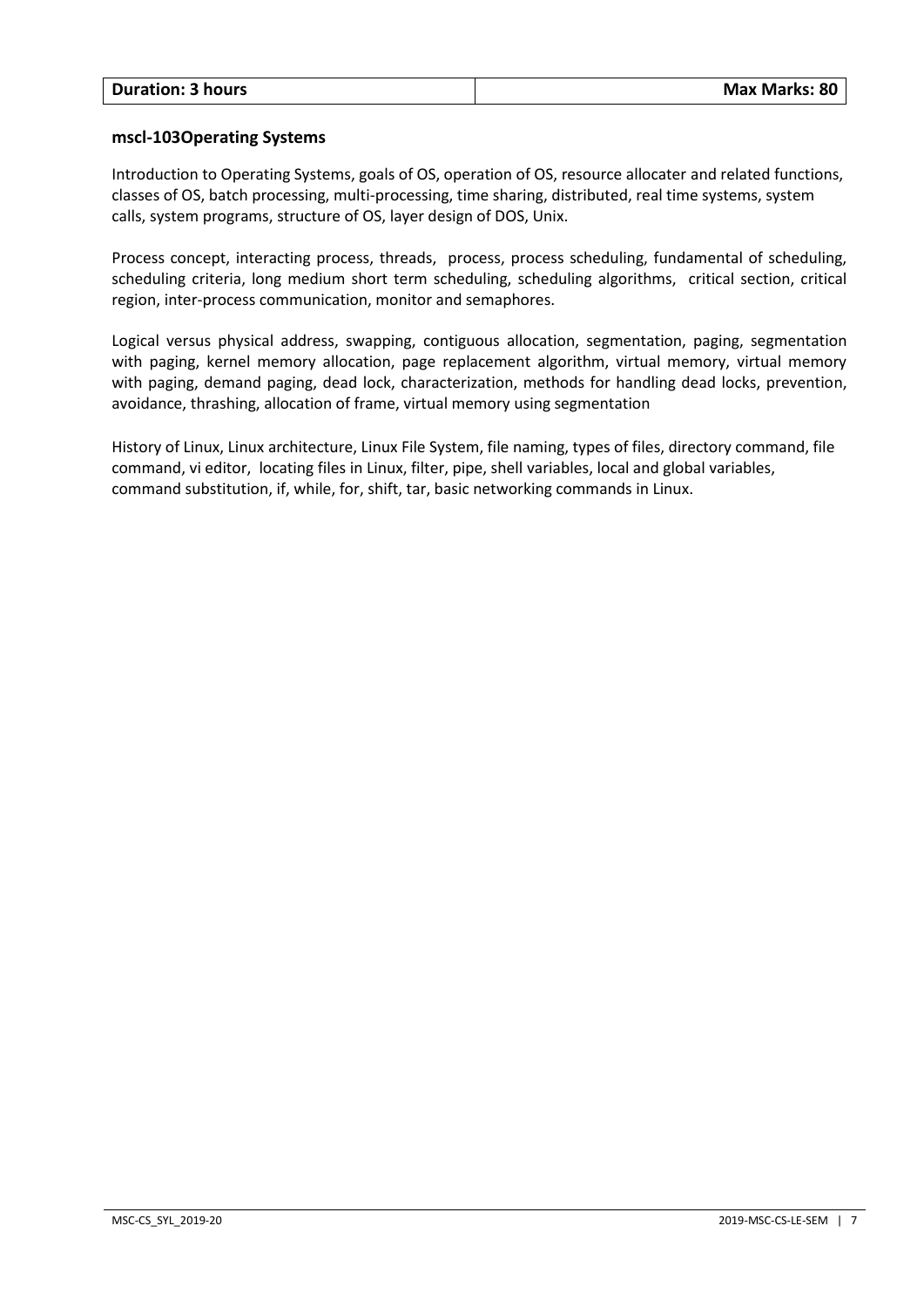| <b>Max Marks: 80</b> |
|----------------------|
|                      |

#### **mscl-201Python Programming**

Programming basics and strings, numbers and operators, variables, making decisions

Functions, classes and objects, organizing programs, files and directories

Building modules, text processing,

Writing a GUI with Python, Accessing Databases

Python with XML, Network Programming, Programming with C, Numerical Programming,

Web Application and Web Services, Integrating Java with Python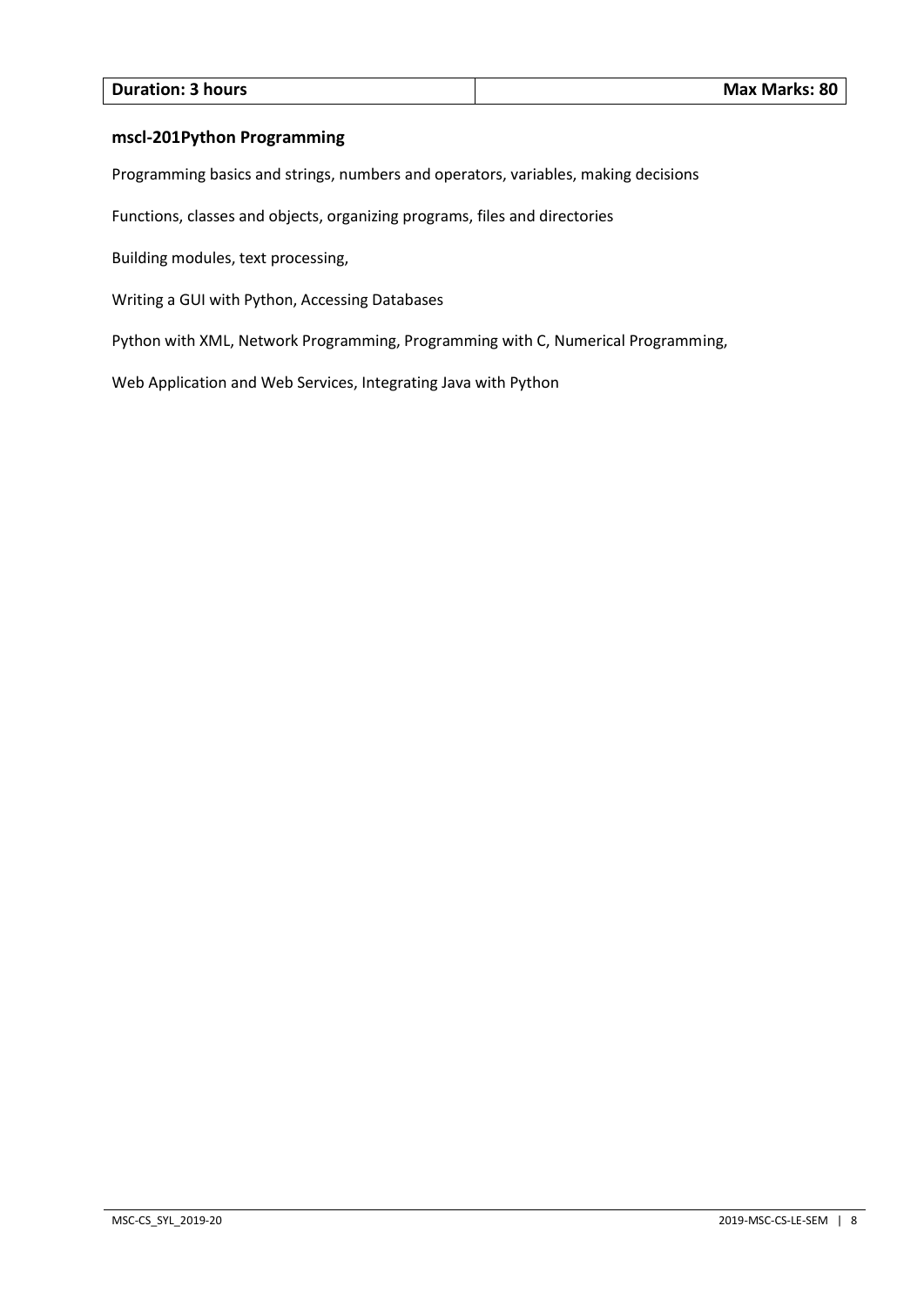#### **mscl-202Mobile App Development with Android**

Introduction to mobile communication and computing: Introduction to mobile computing, Novel applications, limitations and GSM architecture, Mobile services, System architecture, Radio interface, protocols, Handover and security. Smart phone operating systems and smart phones applications

Fundamentals of Android Development: Introduction to Android., The Android SDK, Understanding the Android Software Stack, Installing the Android SDK, Creating Android Virtual Devices, Creating the First Android Project, Using the Text View Control, Using the Android Emulator, The Android Debug Bridge (ADB), Basic Widgets Understanding the Role of Android Application Components, Event Handling , Displaying Messages Through Toast, Creating and Starting an Activity, Using the Edit ext Control.

The Android Debug Bridge (ADB), basic widgets understanding the role of Android Application Components, event handling, displaying messages through toast, creating and starting an activity, using the Edit ext Control Building Blocks for Android Application Design, Laying Out Controls in Containers, utilizing resources and media

Using Selection Widgets and Debugging Displaying and Fetching Information Using Dialogs and Fragments Advanced, Android Programming: Internet, Entertainment, and Services, Implementing drawing and animations, displaying web pages and maps, communicating with SMS and emails, creating and using content providers: creating and consuming services, publishing android applications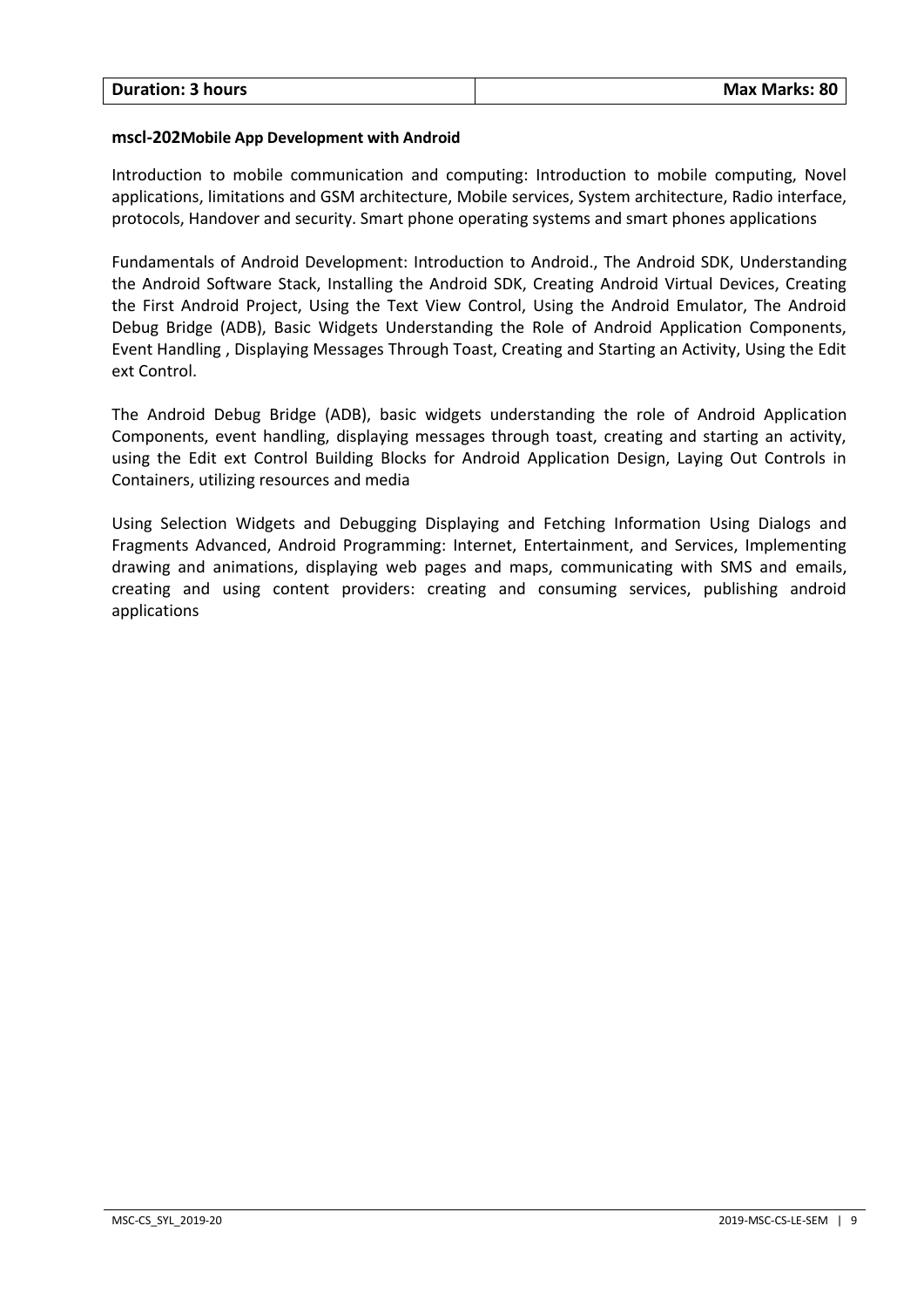#### **mscl-203Advance Database Management Systems**

Object Oriented modeling, class, different types of attributes, generalization, inheritance, aggregation, encapsulation, complex objects, object definition language, object query language, object technology in RDBMS, primary, secondary, multi-level files, dynamic multi-level index using B & B+ tree,

Distributed database design, architecture of distributed processing system, data communication concept, data placement, placement of DDBMS, and other components, concurrency control techniques, recovery, transaction management, need of recovery, recovery techniques, serializability, two-phase locking.

Query optimization and processing, algorithm for external sorting, select and join, object and set operations, heuristics in query optimization, temporal database concept, multi-media database,

SQL\*PLUS Data types, Constraints, Operators, DDL, DML, PL/SQL syntax, Data types, PL/SQL functions, Error handling in PL/SQL, package functions, package procedures, Oracle transactions. Stored procedures & functions, creation and execution of procedures

Database Triggers: Introduction, Use & type of database Triggers, Triggers Vs. Declarative Integrity Constraints, BEFORE Vs. AFTER Trigger Combinations, Creating a Trigger, Dropping a Trigger.

Security and integrity of databases, security specifications in SQL, access control, flow control.